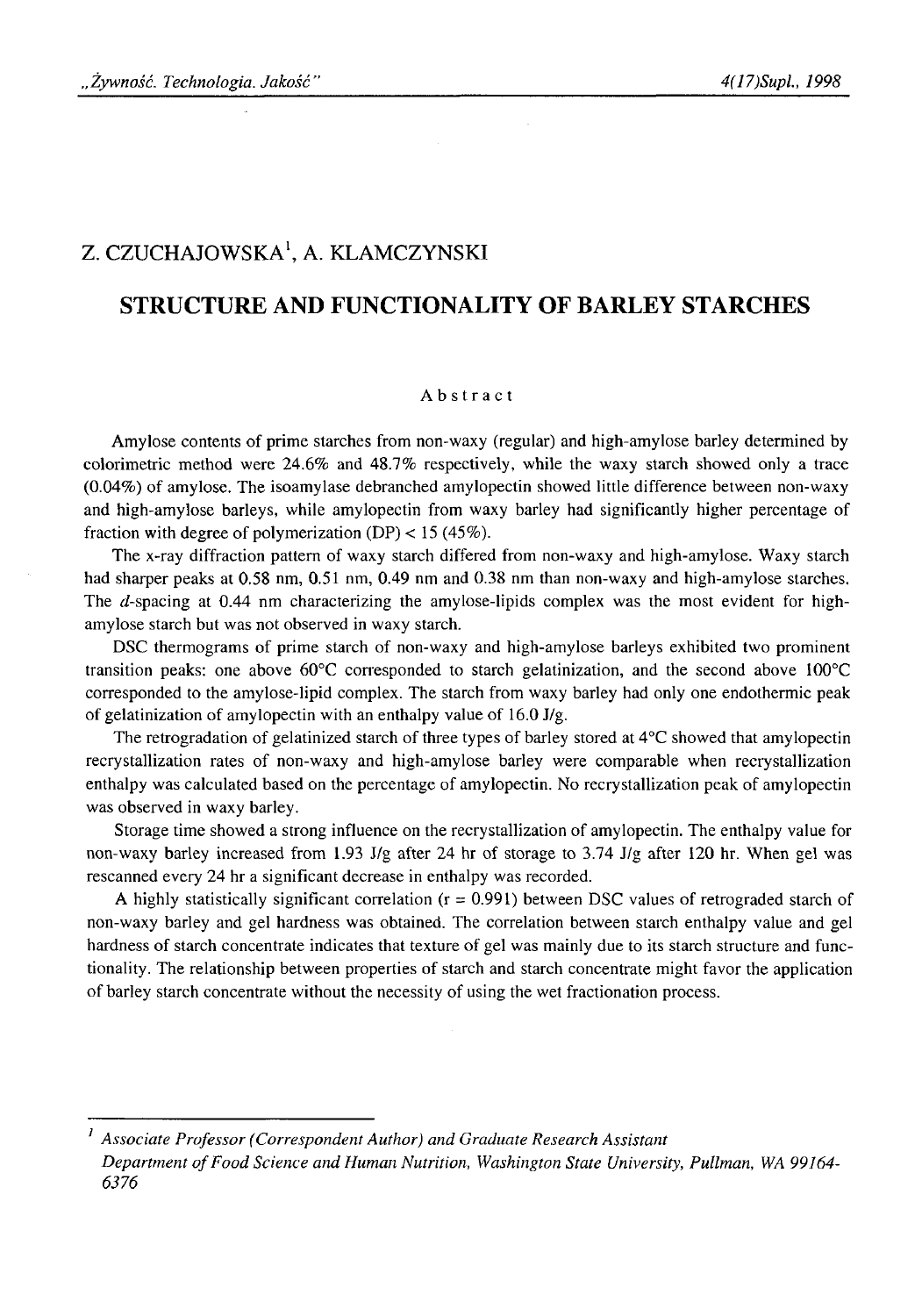# **Introduction**

Starch in barley is the largest single component, representing up to 65% of kernel dry weight and providing a valuable source of energy. Despite such availability of barley starch, relatively little research has been carried out on its functional properties, when compared to wheat or corn starches. Part of the reason for such neglect is the fact that a high proportion of barley grain is used in animal feed without any processing. Another reason could be the difficulty of isolating the starch from barley as a pure product by the wet process, which is complex, lengthy and requires a large amount of water. The high water-holding capacity of barley meal is primarily due to the presence of β-glucans, which absorb a lot of water and make isolation of starch by the wet process difficult.

Previous studies on barley starch have been carried out primarily on non-waxy types of barley cultivars in which starch contains about 25% amylose, while starches of two other types of barley, waxy and high-amylose, have attracted interest only recently (Czuchajowska et al 1992). During any food preparation, starch undergoes partial or complete gelatinization, as well as interacting with other food components (Czuchajowska and Smoliński 1997). Therefore, in order to promote greater utilization of barley in human consumption, research on thermal behavior of isolated starches and on flours of different types of barley must be conducted.

Well-documented results of this research will be of great value to the food industry in selecting the right type of barley for a specific product or process.

Therefore, the objectives of this study were:

- to evaluate the thermal behavior of starches isolated from non-waxy, waxy and high-amylose barleys;
- to examine the thermal behavior of flours differing in composition as the result of abrading; and,
- to study the retrogradation rate of amylopectin and the gel strength of three types of starch as compared to the strength of gel from starch concentrate.

## **Materials and methods**

#### *Samples*

Three types of hull-less barley, non-waxy (cv. Glacier), high-amylose (cv. Glacier) and waxy (cv. Wanubet) were provided by Dr. C.W. Newman from Montana State University and Dr. S. Ullrich from Washington State University. The barley starch was isolated from three types of barley by wet process according to the methodology by Szczodrak and Pomeranz (1991).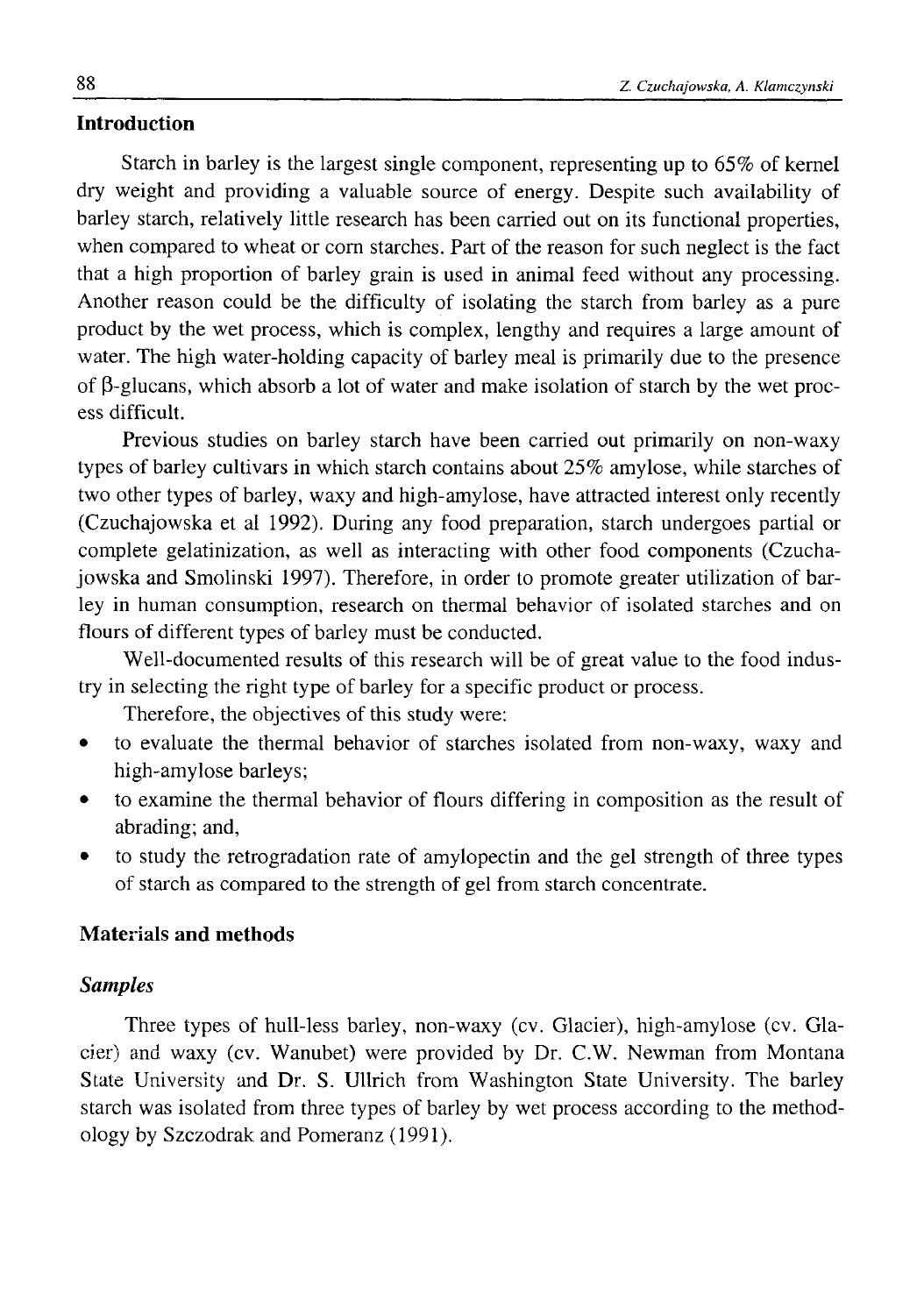#### *Abrasion of barley samples*

Barley was abraded using a Tangential Abrasive Dehulling Device (TADD, Venables Machine Works, Ltd., Saskatoon, Canada) to 10%, 20% and 40% of kernel weight.

## *Chemical analyses*

Protein contents (N x 6.25) of samples were determined by a Leco nitrogen analyzer (Leco Corporation, St. Joseph, MI) equipped with a thermal conductivity detector. Moisture content was determined by oven drying for 1 hr at 130°C (AACC Method 44-15A, 1995), ash content by dry combustion for 16 hr at 580°C (AACC Method 08-01, 1995) and free lipids content by petroleum ether extraction (AACC Method 30-25, 1995). Starch content was determined according to Prosky et al 1988. Beta-glucans content was measured enzymatically, as described by Ahluwalia and Ellis (1984).

## *Characteristics of starch*

Amylose content of prime starch was determined by colorimetric method (Knutson and Grove 1994) and by high-performance size-exclusion chromatography (HPSEC). The starch solubilization procedures for HPSEC for estimation of amylose content was carried out according to Bradbury and Bello (1993). The amylose content of starch was determined by HPSEC as the ratio between total peak area and the peak area corresponding to amylose (Kobayashi et al 1985). Isoamylase-debranched amylopectin was prepared according to the method described by Yuan et al (1993) and modified by Lin and Czuchajowska (1997). DP of the linear fractions in debranched amylopectin was calculated as MW/162 (Bradbury and Bello 1993). Solubilized starch (100  $\mu$ L) or isoamylase-debranched starch solution was injected into a two-column HPSEC system (Bio-Sil SEC 125, 300 x 7.8 mm, Bio-Rad, Richmond, CA) using 30% DMSO as the mobile phase at a flow rate of 0.5 mL/min. The two-column system was preceded by a guard column (80 x 7.8 mm) and a 2  $\mu$ m precolumn filter (A315, Upchurch Scientific, Oak Harbor, WA). The HPSEC system consisted of an autosampler (model 1050, Hewlett Packard, Wilmington, DE), a solvent-delivering system (model 2350 HPLC pump and model 2360 gradient programmer, ISCO, Inc., Lincoln, NE), a differential refractometer (R401, Waters Associates, Inc., Milford, MA) and a computer equipped with HPLC 3D ChemStation software (Hewlett Packard). The columns and detector (sensitivity at  $32Tx$ ) were maintained at a constant temperature  $(35^{\circ}C)$ . The HPSEC system was calibrated using four pullulan standards (Polymer Laboratories, Amherst, MA) with MW 112,000, 22,800, 5,900 and 738, respectively. A linear relationship ( $r^2$  = 0.992) between log molecular weight and retention time was obtained.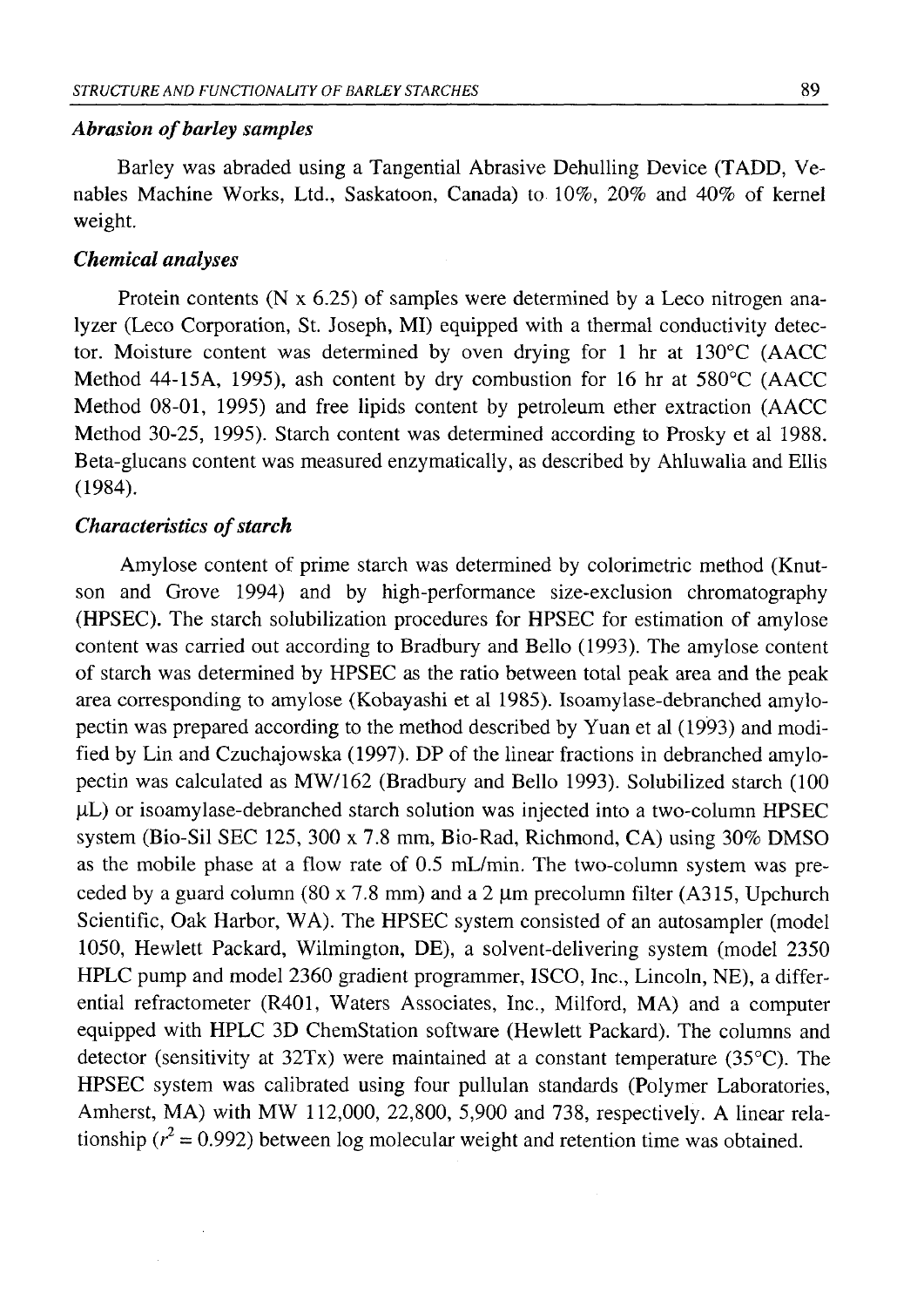# *Wide-angle x-ray diffraction of barley starch*

X-ray diffraction patterns of the starches were recorded on a Siemens D 500 diffractometer (Madison, WI) operating at 35 kV, 30 mA. Diffractograms were obtained from 4° 2Θ to 30° 2Θ with a step of 0.05° 2Θ, counting 4 sec on each step. Integrated normalized intensities were calculated on the basis of the number of counts recorded by the scintillation counter (Sievert et al 1991, Czuchajowska et al 1991).

# *Differential scanning calorimetry (DSC)*

Thermal behavior of three types of barley starches and flours was followed by DSC, as described by Czuchajowska and Pomeranz (1989), on a Perkin-Elmer DSC-2 instrument (Perkin-Elmer Corporation, Norwalk, CT).

#### *Experiment 1*

In the first experiment 30 sub-samples of dry starch (10 mg) isolated from nonwaxy and waxy barley were weighed into large pans, water was added  $(20 \mu L)$ , and then the pans were sealed and scanned from  $20^{\circ}$ C to  $180^{\circ}$ C at a heating rate of 10°C/min. Next, the 30 pans were divided into six sets of five pans each and stored at 4°C. Each set was rescanned once after 24 hr, 48 hr, 72 hr, 96 hr and 120 hr intervals.

## *Experiment 2*

In the second experiment, contrary to the first, six replications of non-waxy and waxy prime starch were scanned at every 24 hr period up to 120 hr. After each scanning the pans were stored at 4°C to evaluate the effect of repeated heating on the intensity of retrogradation of non-waxy and waxy barley starches.

# *Pasting properties of abraded barley*

The pasting properties of the material were measured by Brabender Visco-Amylograph according to Shuey and Tipples (1980).

## *Hardness of gel prepared from prime starch and starch concentrate*

The texture of gel representing 60% of the inner part of the barley kernel (starch concentrate) was measured using a TX-XT2 Texture Analyzer (Stable Micro System, Haslemeres, England). The gel was prepared in a Brabender Visco-Amylograph. The slurry of 10% starch or 10% flour was heated to 90°C and held for 20 min at that temperature. The hot paste was poured into molds (30 mm in diameter and 35 mm in height), covered to avoid evaporation of water and stored at 4<sup>o</sup>C for up to 120 hr. Texture of the gel was measured by using two attachments: a plexiglass plunger (12 mm diameter) or a disc (60 mm diameter).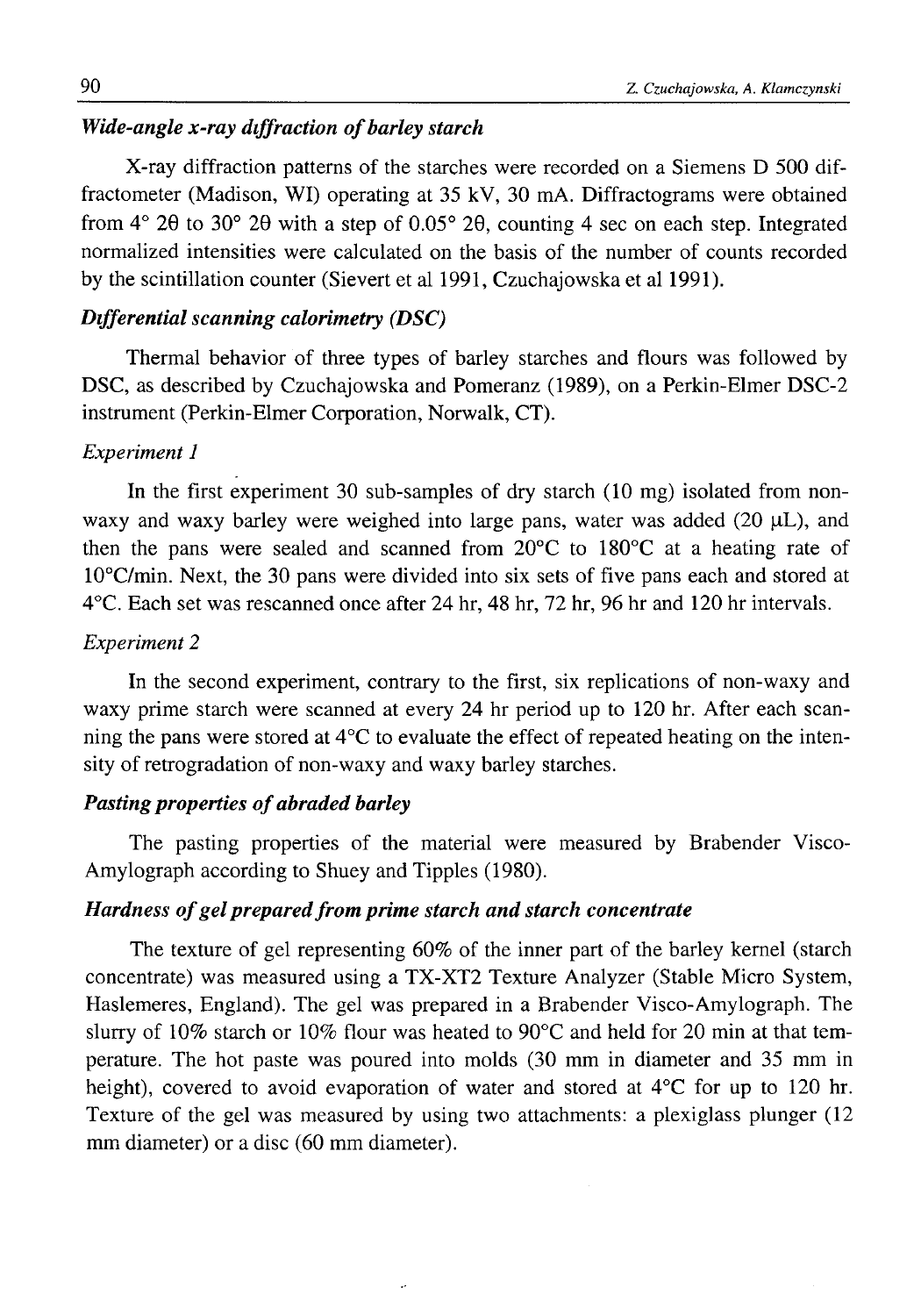Gel prepared from waxy barley was too weak to stand by itself. Therefore, to have comparable data, texture of gels prepared from non-waxy, high-amylose and waxy barleys was measured using the plexiglass plunger. The gels were penetrated once by the plunger to 30% of their height and the force of penetration recorded. Nonwaxy and high-amylose barley gels were compressed by disc to 30% of the gel height. Hardness of gel was recorded. The texture of gels was measured during a 120 hr period in 24 hr intervals.

### *Statistical analysis*

All tests were run at least in duplicate. Least significant difference (LSD), analysis of variance (ANOVA) and correlation analysis were performed using the Statistical Analysis System (SAS Institute, Cary, NC 1986).

## **Results and discussion**

## *Effect of abrasion on composition of barley*

The changes in barley composition due to abrasion at 10%, 20% and 40% are summarized in Table 1. Compared to whole kernel, protein content significantly decreased when the percentage of abrading was increased. A similar pattern was observed for all three types of barley. The largest change in protein content, a decrease of 4.2%,

Table 1

| Type of Barley | Abrasion Level | Protein<br>(%)    | Ash<br>$(\%)$     | Free<br>Lipids<br>(%) | Starch<br>(%)     | Total<br>$\beta$ -glucans |
|----------------|----------------|-------------------|-------------------|-----------------------|-------------------|---------------------------|
| Regular        | Whole kernel   | 13.6a             | 2.11a             | 2.60a                 | 67.6d             | $6.2$ ab                  |
|                | 10%            | 12.3 <sub>b</sub> | 1.68 <sub>b</sub> | 1.88 <sub>b</sub>     | 73.7c             | 6.6a                      |
|                | 20%            | 11.6c             | 1.45c             | 1.47c                 | 77.2 <sub>b</sub> | 6.8a                      |
|                | 40%            | 10.2 <sub>d</sub> | 1.00 <sub>d</sub> | 0.95d                 | 82.9a             | 6.8a                      |
| High-amylose   | Whole kernel   | 12.5a             | 2.05a             | 2.16a                 | 65.2d             | 5.6c                      |
|                | 10%            | 10.3 <sub>b</sub> | 1.62 <sub>b</sub> | 1.62 <sub>b</sub>     | 71.0c             | 6.4 <sub>b</sub>          |
|                | 20%            | 9.9c              | 1.36c             | 1.18c                 | 77.8 <sub>b</sub> | 6.5 <sub>b</sub>          |
|                | 40%            | 8.3d              | 0.92d             | 0.80d                 | 81.0 a            | 7.1a                      |
| Waxy           | Whole kernel   | 15.5a             | 2.61a             | 2.65a                 | 65.6d             | $6.60$ cd                 |
|                | 10%            | 14.6 <sub>b</sub> | 1.90 <sub>b</sub> | 1.76 <sub>b</sub>     | 70.5c             | 6.87c                     |
|                | 20%            | 13.5c             | 1.46c             | 1.23c                 | 74.6 b            | 7.31 <sub>b</sub>         |
|                | 40%            | 11.9d             | 0.96d             | 0.86d                 | 78.0 a            | 8.00a                     |

Composition of abraded barley

<sup>a</sup> Values with different letters in a column within each type of barley are significantly different at the 5% level.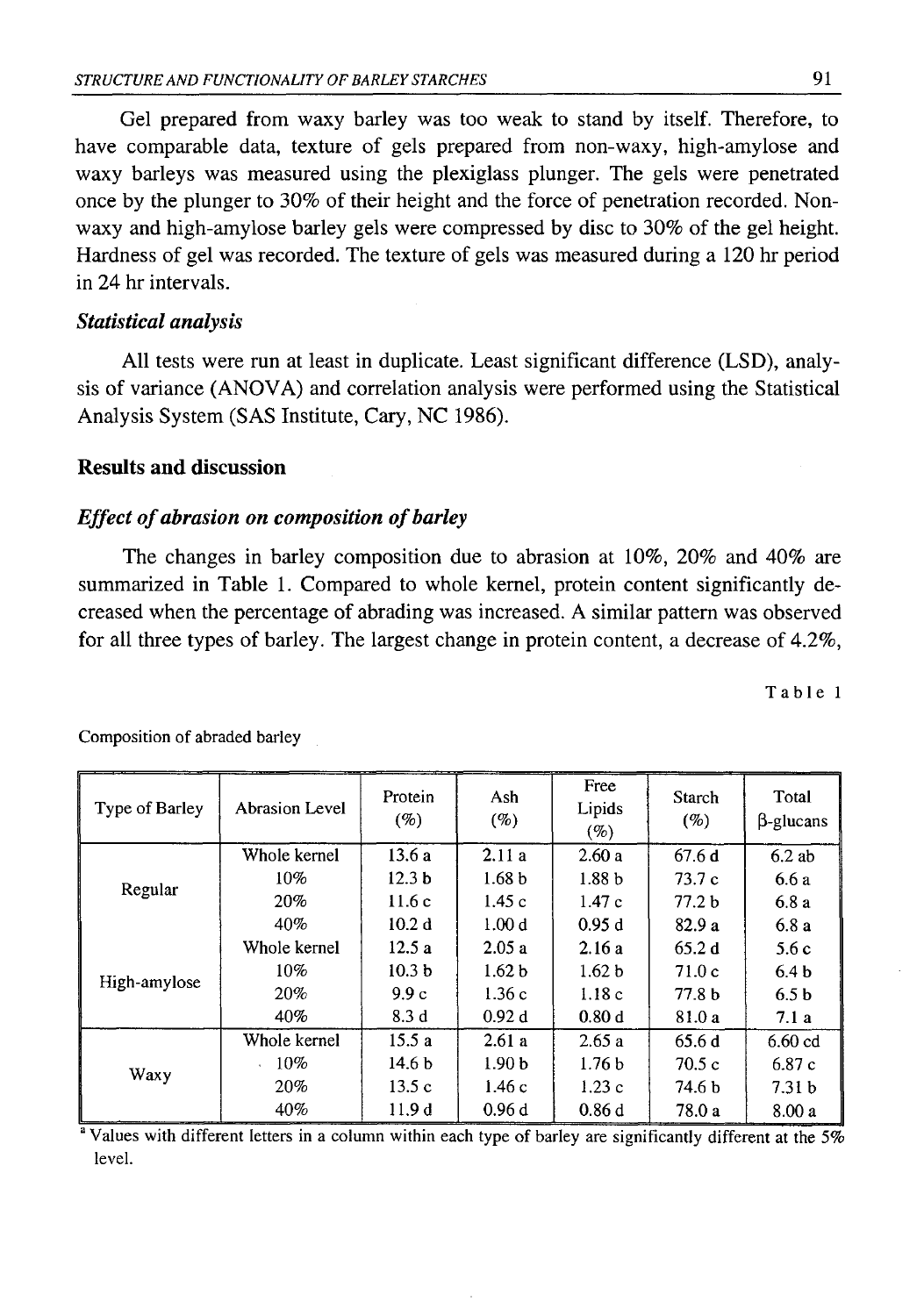took place in high-amylose barley at 40% abrading, compared to whole grain, while non-waxy and waxy barleys decreased in protein content by 3.4% and 3.6%, respectively, compared to whole grain. The ash and free lipids content decreased more than two times, due to the removal of 40% of the outer layer of the kernels. Contrary to protein, ash and free lipids, starch content increased by abrading. In the 40% abraded kernel starch content increased by 12.4% in waxy barley, and by more than 15% in non-waxy and high-amylose barleys. Similar changes in barley composition due to abrading were reported by Baik and Czuchajowska (1997). In all three types of barley β-glucans content was highest in the inner part when abraded at the 40% level.

# *Composition of isolated barley starches*

The composition of purified prime starch is presented in Table 2. As indicated by average protein and ash contents of 0.5% and 0.2%, respectively, all three types of barley starches were of high purity. Beta-glucans were not detected in these starches. Independent of applied methodology, the highest amylose content was found in starch from high-amylose barley, followed by starches from non-waxy and waxy barleys. The amylose content determined by the colorimetric method in these three types of starches agreed with previous work by Czuchajowska et al (1992). The waxy starch had 0.04% amylose, while amylose content in high-amylose barley reached almost 50%. The prime starch from non-waxy barley had an amylose content of around 25%, which is close to most starch of wheat.

Table 2

| Type of Barley | Protein $(\%)$    | Ash $(\%)$        | Starch $(\%)$     | Amylose in Starch |                    |  |
|----------------|-------------------|-------------------|-------------------|-------------------|--------------------|--|
|                |                   |                   |                   | HPSEC $(\% )$     | Iodometric $(\% )$ |  |
| Regular        | 0.56 <sub>b</sub> | 0.21 <sub>b</sub> | 97.4 <sub>b</sub> | 32.7 <sub>b</sub> | 24.6 <sub>b</sub>  |  |
| High-amylose   | 0.61a             | 0.18c             | 98.4 a            | 39.7a             | 48.7 a             |  |
| Waxy           | 0.35c             | 0.23a             | 97.8 b            | 7.4 c             | 0.04c              |  |

Composition of prime starch from three types of barley

<sup>a</sup> Values with different letters in a column are significantly different at the 5% level.

#### *Fine structure of amylopectin*

The distribution of average molecular weight of the branch chains of all three evaluated starches is summarized in Table 3. The average branch chain distribution of amylopectin showed little difference between non-waxy and high-amylose barleys. Waxy barley contained significantly more HMW and LMW, but less IMW fractions of debranched amylopectin than non-waxy and high-amylose barleys. Actual data were in agreement with those of MacGregor and Morgan (1984), in that HMW fraction of de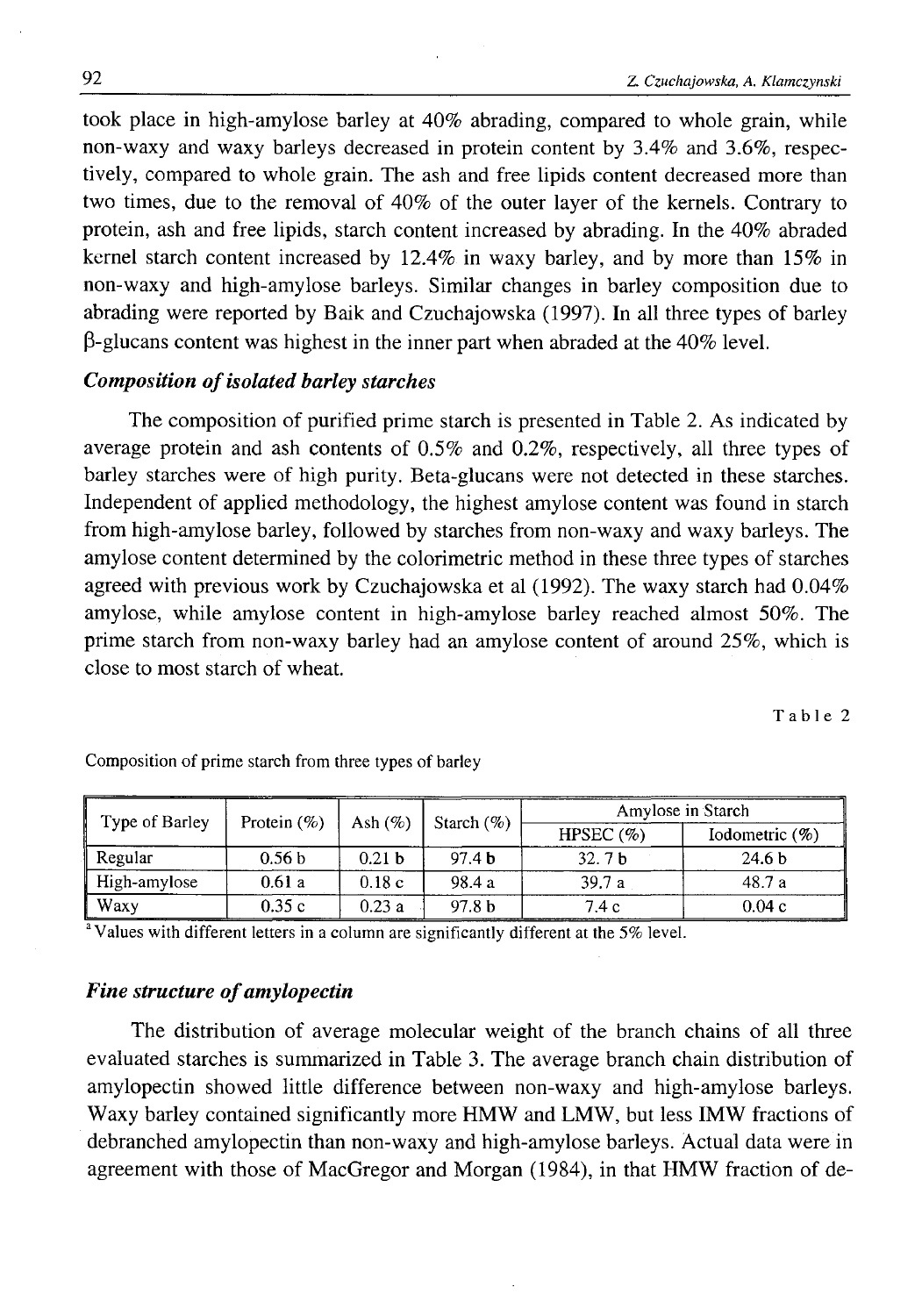branched amylopectin from waxy barley represented about 20% of the total relative peak area.

Table 3

Branch chain distribution of amylopectin debranched by isoamylase

| Type of Barley | HMW <sup>2</sup> (%) | IMW $(\%)$ | LMW (%` |
|----------------|----------------------|------------|---------|
| Regular        | 15.5 b <sup>o</sup>  | 47.5 a     | 37.0 b  |
| High-amylose   | 16.3 b               | 46.4 a     | 37.4 b  |
| Waxy           | 19.7 a               | 35.4 b     | 45.0 a  |

 $^{\circ}$  HMW - Degree of Polymerization > 35: IMW - 35 < Degree of Polymerization < 15; LMW - Degree of Polymerization <15.

b Values with different letters in a column are significantly different at the *5%* level.

# *X-ray diffraction pattern of barley starches*

All three barley starches exhibited the A-type x-ray diffraction pattern, as shown in Figure 1. A higher percent relative intensity (PRI) indicates a higher degree of crystallinity of starch. Major peaks of barley starches were observed around  $d$ -spacings 0.58 nm, 0.51 nm, 0.49 nm, 0.44 nm and 0.38 nm. Waxy barley starch differed from non-waxy and high-amylose barley by having sharper peaks at 0.58 nm, 0.51 nm, 0.49 nm and  $0.38$  nm. The  $d$ -spacing at  $0.44$  nm is characteristic of the amylose-lipid complex. No peak was observed in waxy starch at 0.44 nm, but high-amylose barley had the most evident peak of 0.44 nm of all three starches.



Fig. 1. X-ray diffraction patterns of barley starches. N, H and W indicate non-waxy, high-amylose and waxy starches. Numbers indicate the starch crystal d-spacings (2Θ) of the major diffraction peaks.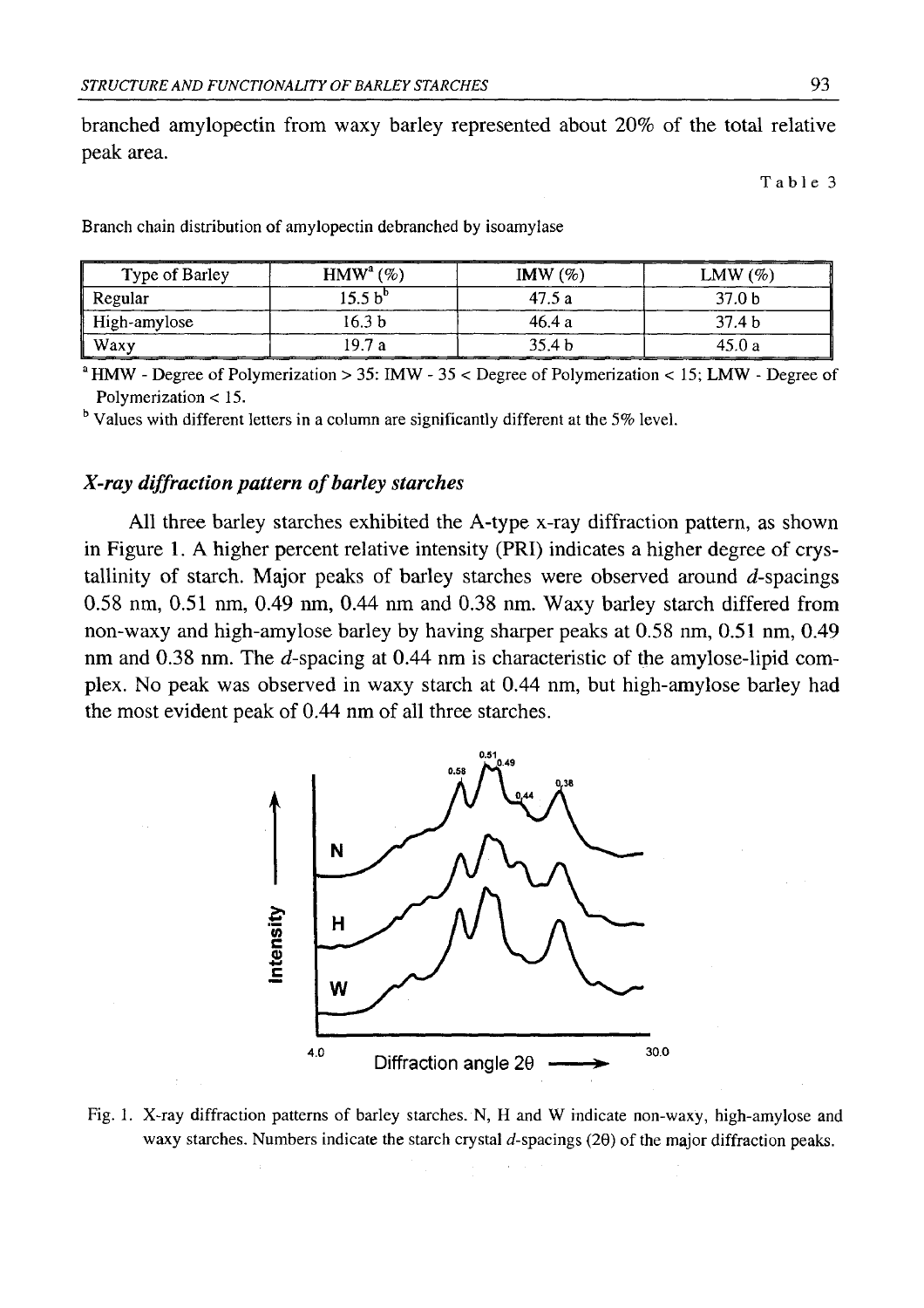# *Viscosity of abraded barley*

The large changes in composition of barley kernels due to abrading (see Table 1) caused significant changes in thermal behavior of abraded barley. The increase in starch content due to abrading resulted in increased viscosity of all three types of barley. In non-waxy barley the viscosity increased from 680 BU of whole meal to 970 BU of flour from 40% abraded kernels (Table 4). This increase in viscosity was mainly due to an increase in starch content from 67.6% to 82.9%, since total β-glucans showed no significant changes due to abrading.

Table 4

|                | <b>Abrasion Level</b> | Peak Temperature | Peak Viscosity |  |
|----------------|-----------------------|------------------|----------------|--|
| Type of Barley |                       | $(^{\circ}C)$    | (B.U.)         |  |
| Regular        | Whole kernels         | 85               | 680            |  |
|                | 10%                   | 85               | 860            |  |
|                | 20%                   | 85               | 930            |  |
|                | 40%                   | 85               | 970            |  |
|                | Whole kernels         | 83               |                |  |
|                | 10%                   | 83               |                |  |
| High-amylose   | 20%                   | 83               | 930            |  |
|                | 40%                   | 83               | 940            |  |
|                | Whole kernels         | 64               | 510            |  |
| Waxy           | 10%                   | 64               | 980            |  |
|                | 20%                   | 64               | 1380           |  |
|                | 40%                   | 65               | 1580           |  |

Amylograph parameters of abraded barley

For high-amylose barley, viscosities were comparable to the non-waxy type. The largest changes in viscosity due to abrading took place in waxy barley. The viscosity of 40% abraded barley was three times higher than that of whole meal. It is interesting that this large increase in peak viscosity of all three types of barley was not accompanied by increases in peak temperature.

## *DSC thermograms of starch*

DSC thermograms of starch gelatinization and recrystallization of the three types of barley during storage are presented in Figure 2A and 2B. Both non-waxy and highamylose barleys exhibited two prominent transitions over similar temperature ranges. The first transition temperature above 60°C corresponded to endotherms of starch gelatinization. The second transition above  $100^{\circ}$ C corresponded to the amylose-lipid complex. The retrogradation of gelatinized starch of three types of barley stored at 4°C for 2 weeks is graphically presented in Figure 2B. The enthalpy values of retrogradated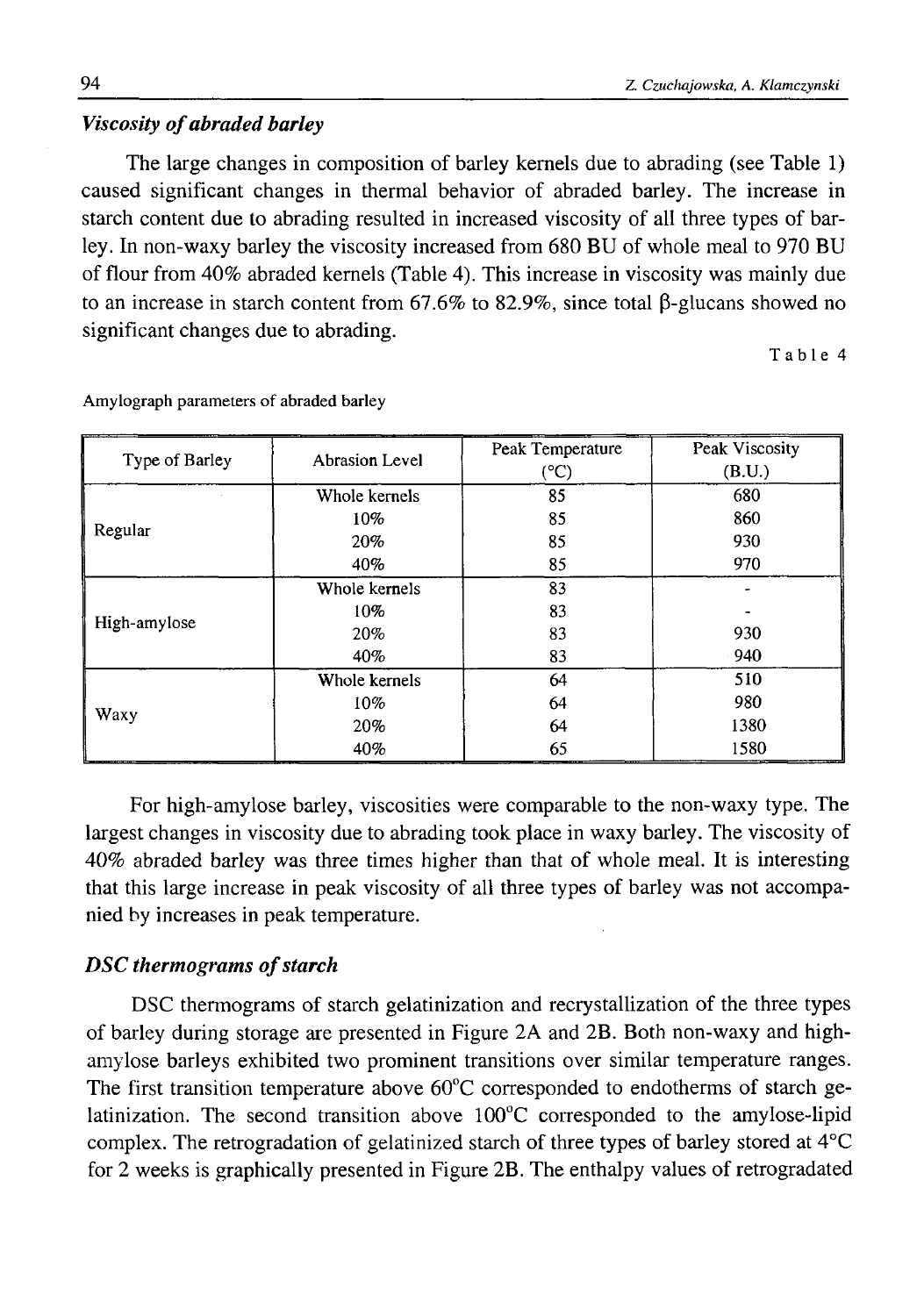amylopectin of non-waxy and high-amylose barley were comparable when the recrystallization was calculated based on the percentage of amylopectin. No recrystallization peak of amylopectin was found in waxy barley. This result may be explained by the presence of a high percentage of low degree polymerization of branches of waxy amylopectin determined by HPSEC of isoamylase debranched amylopectin (Table 3).



Fig. 2. DSC thermograms of prime starch from (non-waxy) regular, high-amylose and waxy barleys. A first scan without storage; B - rescanned after two weeks of storage at 4°C.

# *Retrogradation of amylopectin* - *DSC study*

The retrogradation rate of prime starch from non-waxy barley is graphically presented in Figure 3A. As indicated by the size of the enthalpy peak, it is clear that the retrogradation of amylopectin increases with storage time. After 120 hr, enthalpy of 3.74 J/g was recorded. It is interesting that the onset temperature of recrystallized amylopectin after 120 hr of storage was 38°C, almost 10°C lower than the onset of gelatinized starch. The lower temperature and lower enthalpy peak of recrystallized amylopectin indicates its less perfectly ordered structure. In waxy barley, again, the retrogradation of amylopectin did not occur during storage of the gel under the same conditions (Figure 3B). Since waxy starch did not show recrystallization enthalpy during storage in the first or second experiment, the changes in recrystallization due to rescanning of each gel 5 times are shown graphically only for starch of non-waxy barley (Figure 4A). Storage time showed a strong influence on the recrystallization of amylopectin (Figure 4A). The enthalpy value increased from 1.93 J/g after 24 hr to 3.74 J/g after 120 hr. However, a significant decrease in enthalpy was recorded when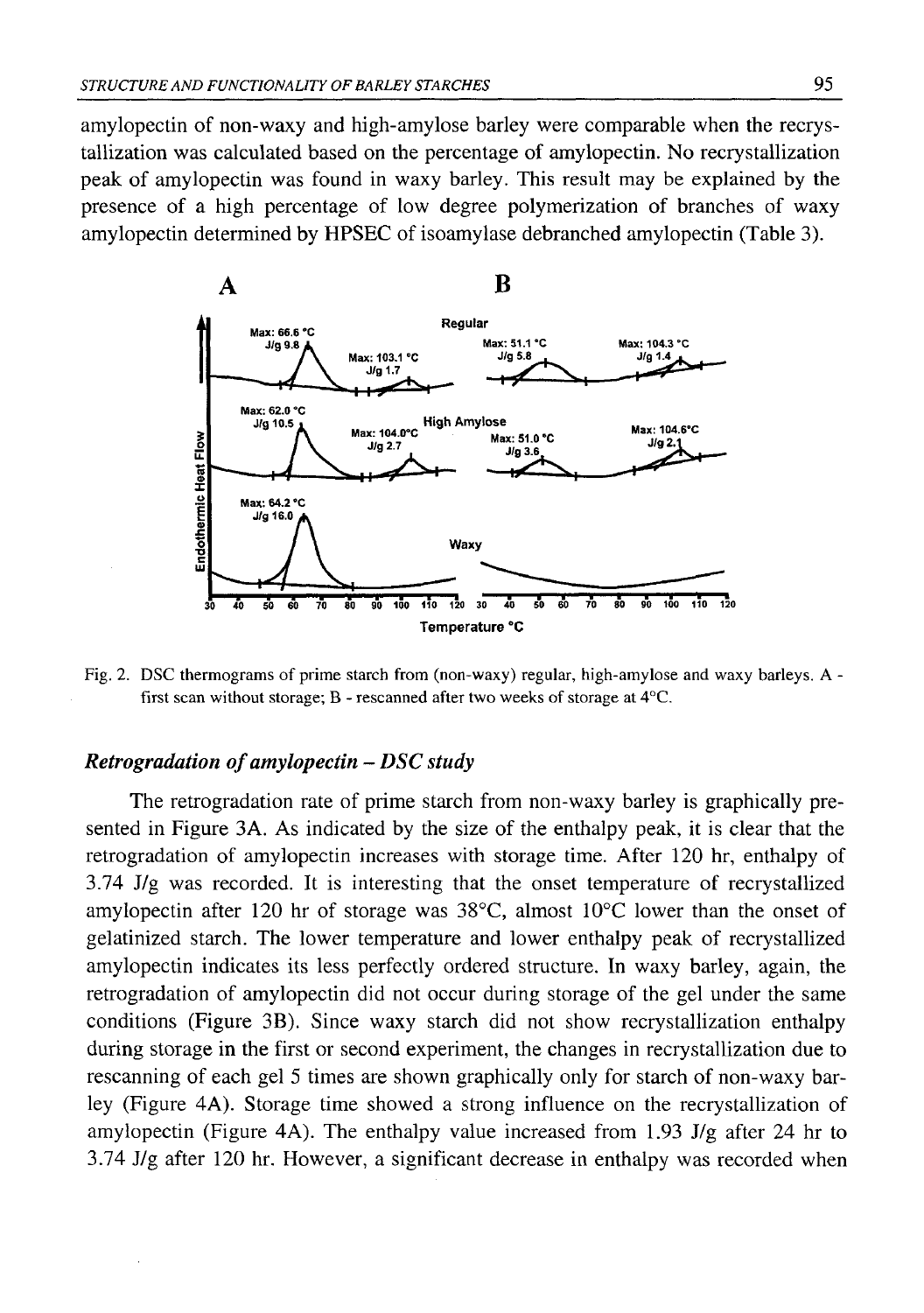gels were rescanned 5 times in 24 hr intervals (Figure 4B). These results indicate that not only is a certain amount of time needed to recrystallize amylopectin, but also that frequent melting can change the inner structure of amylopectin and delay retrogradation. This observation could be important to the food industry, because it may give processors an option to affect the texture of products by delaying recrystallization.



Fig. 3. DSC thermograms of starches from non-waxy (A) and waxy (B) barleys. Starches were scanned and rescanned a second time up to 120 hr at 4°C.



Fig. 4. Enthalpy values of retrograded starch from non-waxy barley. A - rescanned a second time after storage up to 120 hr at 4°C at 24 hr intervals. B - rescanned repeatedly at 24 hr intervals up to 120 hr.

 $\ddot{\phantom{a}}$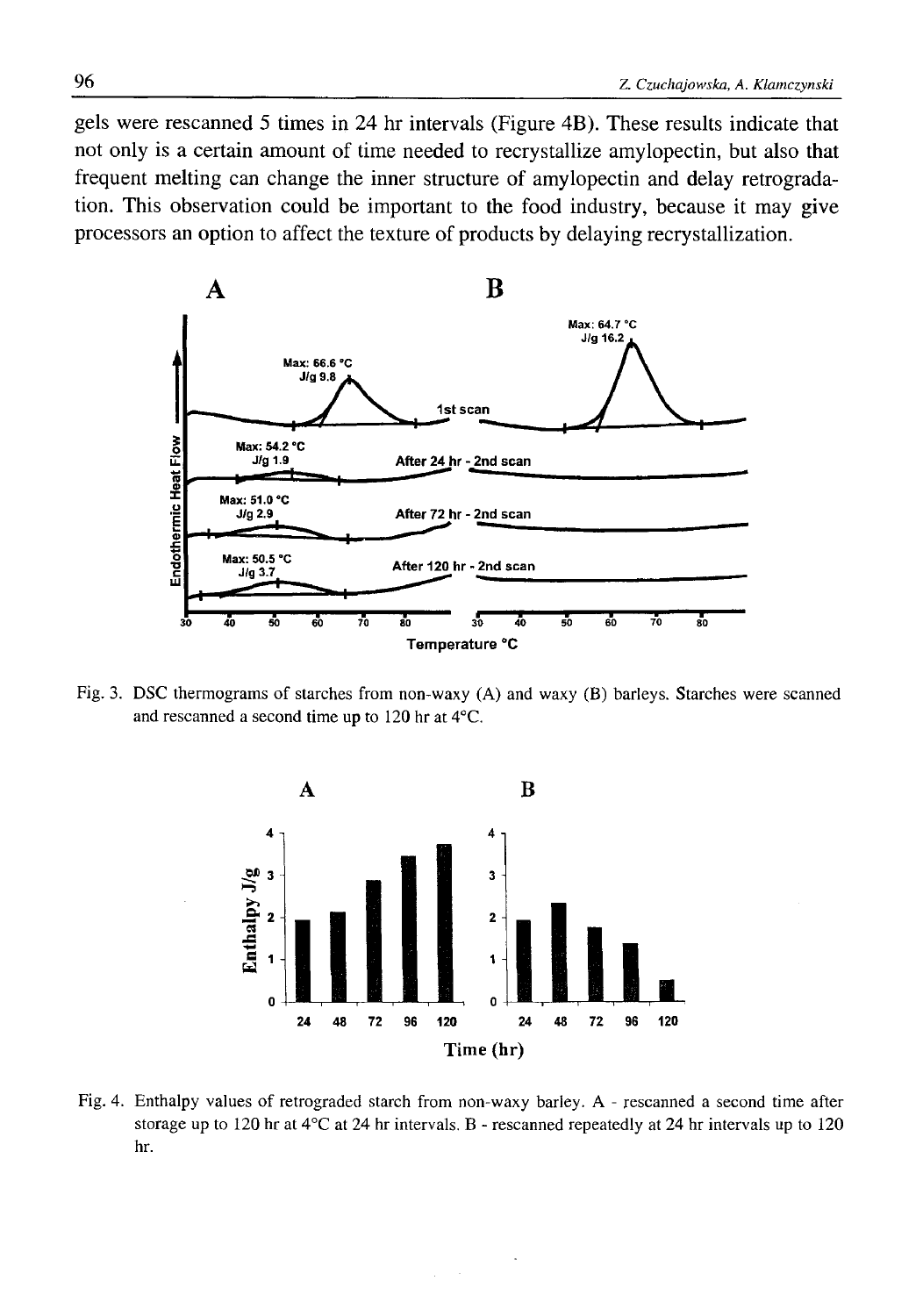#### *Texture of gel*

The effect of storage on texture of gels from prime starch and starch concentrate of three types of barley measured by plunger is graphically presented in Figure 5. The hardness of waxy starch gel was below 0.7 N and did not change during storage. Gels from non-waxy and high-amylose starch showed distinctly higher hardness than waxy starch, ranging from 5.8 N to 11.1 N (Figure 5A). The texture of gel from starch concentrate, also measured by plunger, showed a similar pattern, but slightly lower values (Figure 5B). Hardness of gel from waxy starch concentrate was below 0.6 N, while hardness of gels from non-waxy and high-amylose starch concentrate ranged from 5.2 N to 9.5 N. The hardness of gel from starch of non-waxy barley increased during storage from 4.1 N to 7.2 N, while hardness of gel from high-amylose starch increased from  $6.6$  N to  $9.2$  N. The higher relative value of gel hardness from high-amylose starch could be due to an almost 2 times higher amylose content in high-amylose starch than in non-waxy starch, as determined by colorimetric method. Hardness of gel prepared from prime starch and starch concentrate of non-waxy barley measured by disc are graphically presented in Figure 6 . When the storage time was increased, the texture of gel increased significantly for both starch and starch concentrates. However, starch concentrate produced a softer gel due to the presence of other components. A statistically significant positive correlation was obtained between hardness storage time of gels prepared from starch and starch concentrate for non-waxy  $(r = 0.997)$  and for high-amylose barley ( $r = 0.964$ ). The gradual increase in gel hardness (starch and starch concentrate) could be mainly due to retrogradation of amylopectin, especially since changes of gel hardness were greater for non-waxy than for high-amylose gel. Therefore, a relationship should exist between starch gel hardness and DSC enthalpy values during storage.



Fig. 5. Hardness of gels prepared from prime starch (A) and starch concentrate (B) measured using a TX-XT2 texture analyzer equipped with a plunger.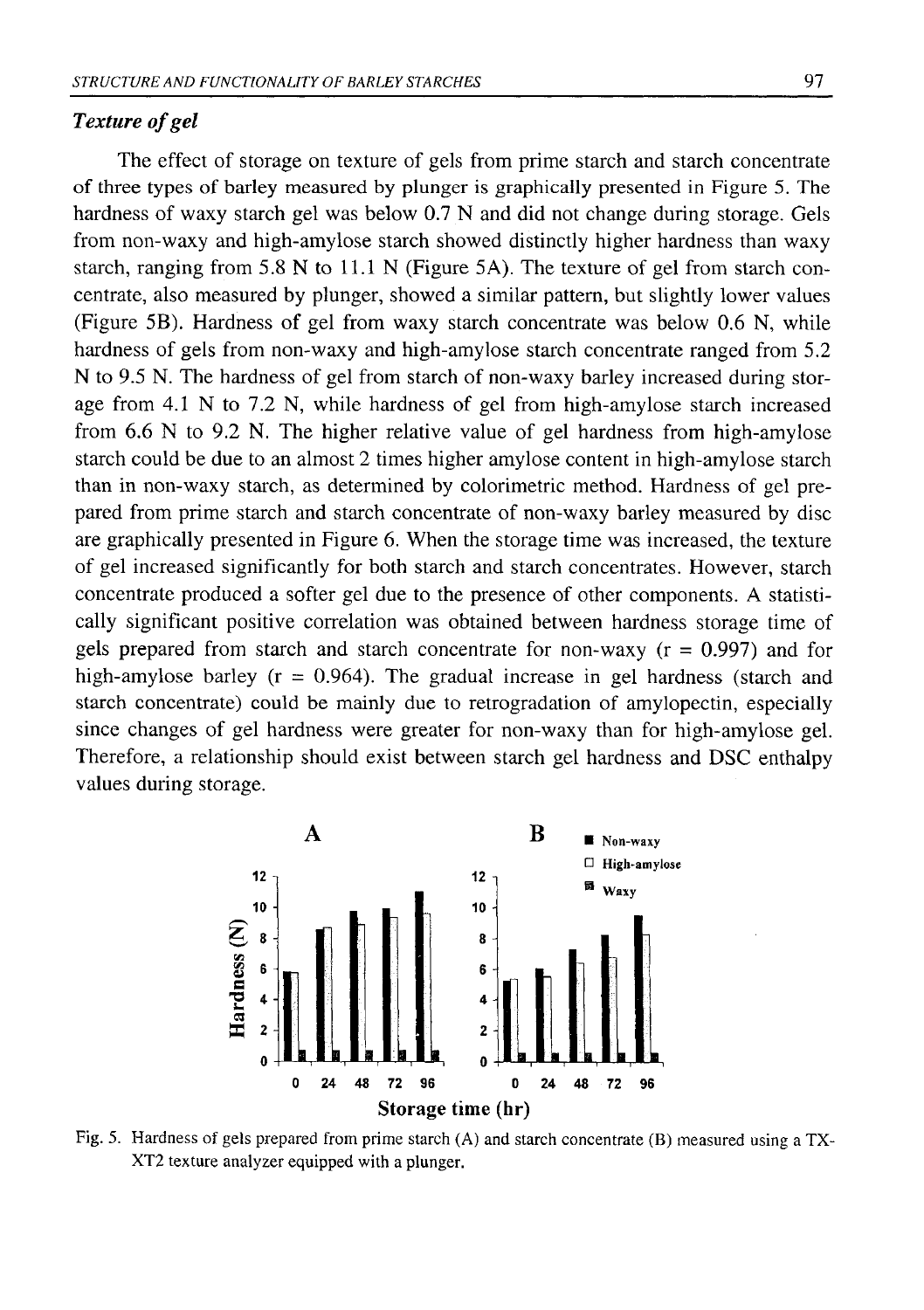

Fig. 6. Hardness of gels prepared from prime starch and starch concentrate of non-waxy barley measured using a TX-XT2 texture analyzer equipped with a disc.



Fig. 7. Correlations between enthalpy value of prime starch and hardness of gels from prime starch and starch concentrate for non-waxy barley.

The correlations between DSC values  $(J/g)$  and gel hardness (N) for prime starch  $(r = 0.991)$  and starch concentrate  $(r = 0.995)$  of non-waxy barley are shown in Figure 7. The strong correlation between starch enthalpy values and hardness of starch concentrates indicates that the texture of starch gel concentrate is mainly due to its starch content, structure and functionality (Table I). The fact that this relationship appears for starch concentrate might be of particular importance for the food industry, because it would favor the application of barley starch concentrate without the necessity of using the wet fractionation process to isolate starch.